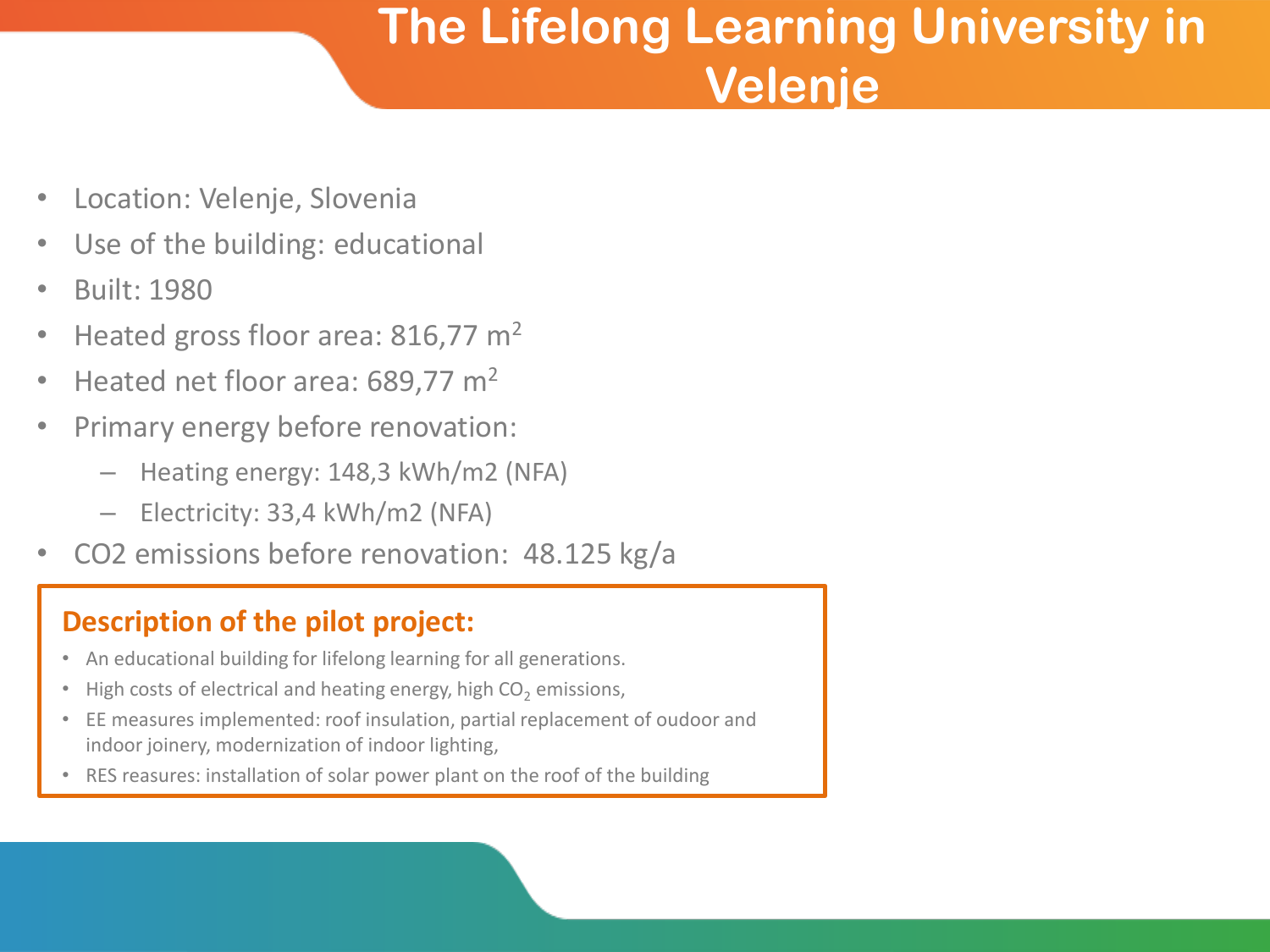# **Quick summary**



### **Main work-steps/milestones:**

- Feasibility study
- Peer review workshop
- Development of Main design for building renovation
- Crowdfunding process
- Renovation and commissioning
- Monitoring, verification and promotion

### **Documentation needed:**

- **Energy audit**
- **Inventory of works, materials, required approvals for renovation**



## **Stakeholder involvement:**

- Leading: **Own resources**
- Other: **crowdfunding**

**Investment and financial model:**

Investment cost: **114.831,44 EUR**

Financial model: crowdfunding + own

resources



## **Results:**

- Expected savings: **3.245 EUR anually.**
- Primary energy savings: **65 kWh/m2**
- Emissions: **41,1 % CO2 annually**
- Return on investment (ROI): **25 years**